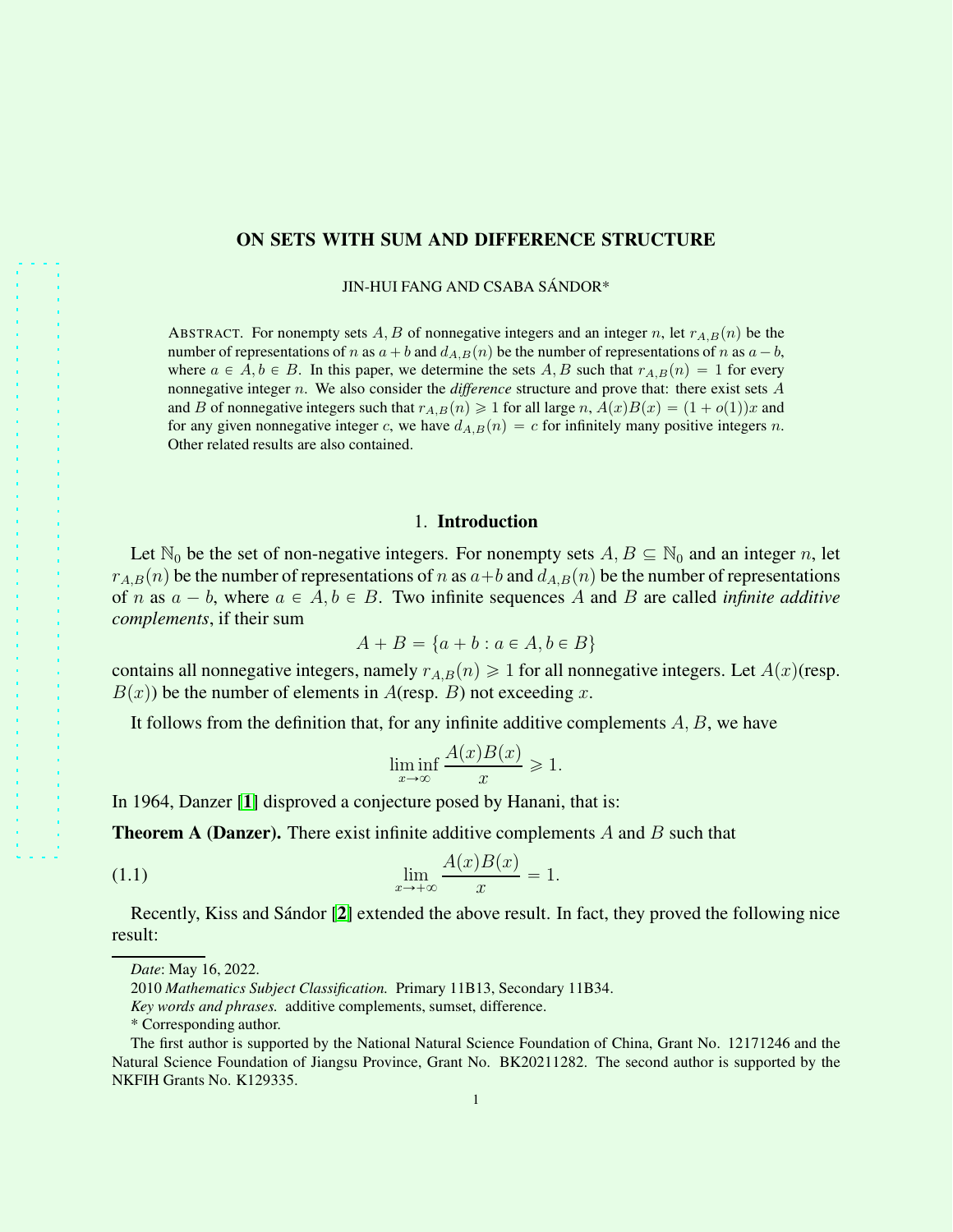**Theorem B** ([[2](#page-5-1), Theorem 2]). For each integer  $h \ge 2$  there exist infinite sets of nonnegative integers  $A_1, \dots, A_h$  with the following properties:

(1)  $A_1 + \cdots + A_h = \mathbb{N}_0$ ,

$$
(2) A1(x) \cdots Ah(x) = (1 + o(1))x \text{ as } x \to \infty.
$$

In this paper, we determine the sets A, B such that  $r_{A,B}(n) = 1$  for every nonnegative integer n. We also consider the *difference* structure.

<span id="page-1-0"></span>**Theorem 1.1.**  $r_{A,B}(n) = 1$  *for every nonnegative integer n, if and only if* 

<span id="page-1-1"></span>
$$
A = \{\epsilon_0 + \epsilon_2 m_1 m_2 + \dots + \epsilon_{2k-2} m_1 \cdots m_{2k-2} + \cdots, \epsilon_{2i} = 0, 1, \cdots, m_{2i+1} - 1\},\
$$

(1.2)  $B = \{ \epsilon_1 m_1 + \epsilon_3 m_1 m_2 m_3 + \cdots + \epsilon_{2k-1} m_1 \cdots m_{2k-1} + \cdots, \epsilon_{2i-1} = 0, 1, \cdots, m_{2i} - 1 \},\$ 

*(or*  $A, B$  *interchanged), where*  $m_1, m_2, \cdots$  *are integers no less than two.* 

Based on Theorem [1.1,](#page-1-0) we naturally posed the following problem for further research:

<span id="page-1-3"></span>Problem 1.2. *Is it true that if* A *and* B *are infinite additive complements and not of the form* [\(1.2\)](#page-1-1)*, then*  $r_{AB}(n) \geq 2$  *for infinitely many positive integer* n?

<span id="page-1-2"></span>**Theorem 1.3.** *If*  $r_{A,B}(n) = 1$  *for every nonnegative integer n, then*  $d_{A,B}(n) = 1$  *for every integer* n*.*

We could deduce from Theorem [1.3](#page-1-2) that, if  $A$  and  $B$  are infinite additive complements and  $d_{A,B}(n) \leq 1$  for every integer n, then  $r_{A,B}(n) = 1$  for every nonnegative integer n, otherwise  $r_{A,B}(n) \geq 2$  for some n, that is  $n = a + b = a' + b'$ . Hence  $a - b' = a' - b$ , which is impossible. We posed another problem similar to Problem [1.2:](#page-1-3)

Problem 1.4. *Is it true that if* A *and* B *are infinite additive complements and not of the form (1.2), then*  $d_{A,B}(n) \geq 2$  *for infinitely many integer n*?

<span id="page-1-4"></span>**Theorem 1.5.** *If*  $r_{A,B}(n) = 1$  *for every nonnegative integer n, then* 

<span id="page-1-6"></span>
$$
\liminf_{x \to \infty} \frac{A(x)B(x)}{x} = 1 \quad \text{and} \quad \frac{3}{2} \leqslant \limsup_{x \to \infty} \frac{A(x)B(x)}{x} \leqslant 2.
$$

*Furthermore, the constants*  $\frac{3}{2}$  *and* 2 *are best possible.* 

Remark 1.6. By Theorem [1.5,](#page-1-4) we know that there does not exist infinite additive complements  $A, B$  such that  $r_{A,B}(n) = 1$  for every nonnegative integer n and [\(1.1\)](#page-0-0) holds.

<span id="page-1-5"></span>Theorem 1.7. *There exist infinite additive complements* A *and* B *of nonnegative integers such that*

$$
\lim_{x \to +\infty} \frac{A(x)B(x)}{x} = 1
$$

*and for any given nonnegative integer c, we have*  $d_{A,B}(n) = c$  *for infinitely many positive integers* n*.*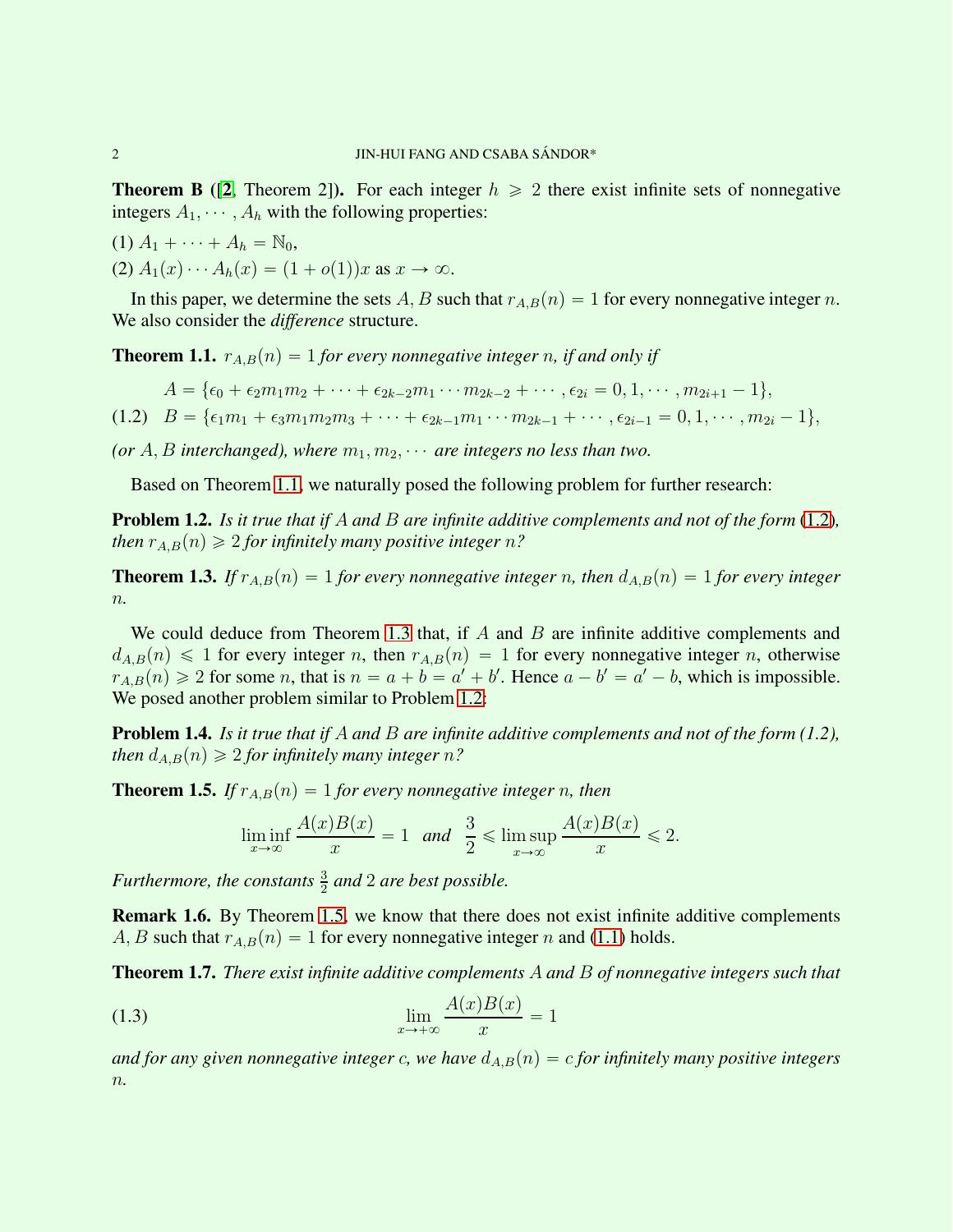## 2. Proof of Main Results

**Proof of Theorem [1.1.](#page-1-0)** *Sufficiency.* We only need to consider sets A, B with the form [\(1.2\)](#page-1-1), the other case is completely similar. Noting the fact that every nonnegative integer  $n$  can be uniquely written in the form  $\varepsilon_0 + \varepsilon_1 m_1 + \varepsilon_2 m_1 m_2 + \varepsilon_3 m_1 m_2 m_3 + \cdots$ , where  $\varepsilon_i = 0, 1, \cdots, m_{i+1} - 1$ , we have  $r_{A,B}(n) = 1$  for every nonnegative integer n.

Before the proof of *Necessity*, we first prove the following preliminary lemma.

<span id="page-2-0"></span>**Lemma 2.1.** *Suppose that*  $C, D \subseteq \mathbb{N}$ ,  $1 \in C$  *and*  $r_{C,D}(n) = 1$  *for every nonnegative integer n*, *then there exist an integer*  $m \geq 2$  *and sets*  $E, F \subset \mathbb{N}$ ,  $0 \in E$ ,  $0, 1 \in F$ ,  $r_{E,F}(n) = 1$  *for every nonnegative integer* n *such that*  $C = \{0, 1, \dots, m - 1\} + mE$  and  $D = mF$ .

*Proof.* By  $r_{C,D}(0) = 1$  we know that  $0 \in C \cap D$ . It follows from  $r_{C,D}(n) = 1$  for every nonnegative integer n that  $C \bigcap D = \{0\}$ . Since  $1 \in C$ , there exists an integer  $m \geq 2$  such that  $0, 1, \dots, m-1 \in$ C and  $m \notin C$ . Then,  $1, ..., m - 1 \notin D$ . It follows from  $r_{C,D}(m) = 1$  and  $0 \in C$  that  $m \in D$ . Now we will prove that there exist an integer  $m \geq 2$  and sets  $E, F \subseteq \mathbb{N}, 0 \in E, 0, 1 \in F, r_{E,F}(n) = 1$ for every nonnegative integer n such that  $C = \{0, 1, \dots, m - 1\} + mE$  and  $D = mF$ . Assume the contrary. Suppose that  $n$  is the least positive integer which destroys the above property. Then *n* is not divisible by *m*. Noting that  $C \bigcap D = \{0\}$ , we divide into the following three cases:

*Case 1.*  $n \in C$ ,  $n \notin D$ . Then  $\left\lfloor \frac{n}{m} \right\rfloor$  $\frac{n}{m}$ ] $m, \lfloor \frac{n}{m} \rfloor$  $\frac{n}{m}[m+1,\cdots,n-1 \notin C$ . It follows from  $r_{C,D}(\lfloor \frac{n}{m}\rfloor)$  $\frac{n}{m}$ |*m*) = 1 that there exists an integer d with  $0 < d < \frac{n}{m}$  $\frac{n}{m}$ ]*m*, *m*|*d* and *d*  $\in$  *D* such that  $\left\lfloor \frac{n}{m} \right\rfloor$  $\frac{n}{m}$ ] $m - d \in C$ . Since

$$
m|\lfloor\frac{n}{m}\rfloor m-d\quad\text{and}\quad \lfloor\frac{n}{m}\rfloor m-d<\lfloor\frac{n}{m}\rfloor m,
$$

so  $n-d \in C$ . Hence  $n = (n-d) + d = n+0$ , where  $n-d, n \in C$  and  $0, d \in D$ , then  $r_{C,D}(n) \geq 2$ , a contradiction.

*Case 2.*  $n \notin C, n \in D$ .

Subcase 2.1.  $\left\lfloor \frac{n}{m} \right\rfloor$  $\frac{n}{m}$   $m \in D$ . Then  $n = 0 + n = (n - \lfloor \frac{n}{m} \rfloor)$  $\frac{n}{m}$ |m  $\Big) + \Big\lfloor \frac{n}{m} \Big\rfloor$  $\frac{n}{m}$  m, where  $0, n - \lfloor \frac{n}{m} \rfloor$  $\frac{n}{m}$ ] $m \in C$  and  $n, \left\lfloor \frac{n}{m} \right\rfloor$  $\frac{n}{m}\big|m \in D$ , so  $r_{C,D}(n) \geq 2$ , a contradiction.

Subcase 2.2.  $\frac{n}{m}$  $\frac{n}{m}$   $m \notin D$ . It follows from  $r_{C,D}(\lfloor \frac{n}{m} \rfloor)$  $\frac{n}{m}$ ] $m) = 1$  that  $\frac{n}{m}$  $\frac{n}{m}$ ] $m = c + d$ , where  $d < \left\lfloor \frac{n}{m} \right\rfloor$  $\frac{n}{m}$ |m and  $m|d$ .

Subsubcase 2.2.1.  $d > 0$ . Hence  $c < \left\lfloor \frac{n}{m} \right\rfloor$  $\frac{m}{m}$  *m* and *m* | *c*. So  $c + n - \frac{m}{m}$  $\frac{n}{m}$   $m \in C$ . Then  $n = 0 + n =$  $(c + n - \frac{n}{m})$  $\frac{n}{m}$  $\left|m\right\rangle + d$ , where  $0, c + n - \left\lfloor \frac{n}{m} \right\rfloor$  $\frac{n}{m}[m] \in C$  and  $n, d \in D$ , so  $r_{C,D}(n) \geq 2$ , a contradiction.

Subcase 2.2.2.  $d = 0$ . Then  $\left\lfloor \frac{n}{m} \right\rfloor$  $\frac{n}{m}$ ] $m \in C$ . Hence  $\lfloor \frac{n}{m} \rfloor$  $\frac{n}{m}$ ] $m, \lfloor \frac{n}{m} \rfloor$  $\frac{n}{m}$ ] $m+1, \cdots, n-1 \in C$ . It follows that  $n + m - 1 = (m - 1) + n = (n - 1) + m$ , where  $m - 1, n - 1 \in C$  and  $n, m \in D$ ,

so  $r_{C,D}(n - m - 1) \geq 2$ , a contradiction.

*Case 3.*  $n \notin C, n \notin D$ . Then  $\left\lfloor \frac{n}{m} \right\rfloor$  $\frac{n}{m}$ ] $m, \lfloor \frac{n}{m} \rfloor$  $\frac{n}{m}$ | $m+1, \cdots, n-1 \in C$ . If  $n = c + d$ , then  $0 < d \leq \lfloor \frac{n}{m} \rfloor$  $\frac{n}{m}$ |m, so  $d \geq m$  and  $c < n$ . Then  $\left|\frac{c}{n}\right|$  $\frac{c}{m}$   $m \in C$ . It follows that

$$
\lfloor \frac{n}{m} \rfloor m = \lfloor \frac{n}{m} \rfloor m + 0 = \lfloor \frac{c}{m} \rfloor m + d, \text{ where } \lfloor \frac{n}{m} \rfloor m, \lfloor \frac{c}{m} \rfloor m \in C \text{ and } d, 0 \in D,
$$

so  $r_{C,D}(\left\lfloor \frac{n}{m} \right\rfloor)$  $\frac{n}{m}[m] \geq 2$ , a contradiction.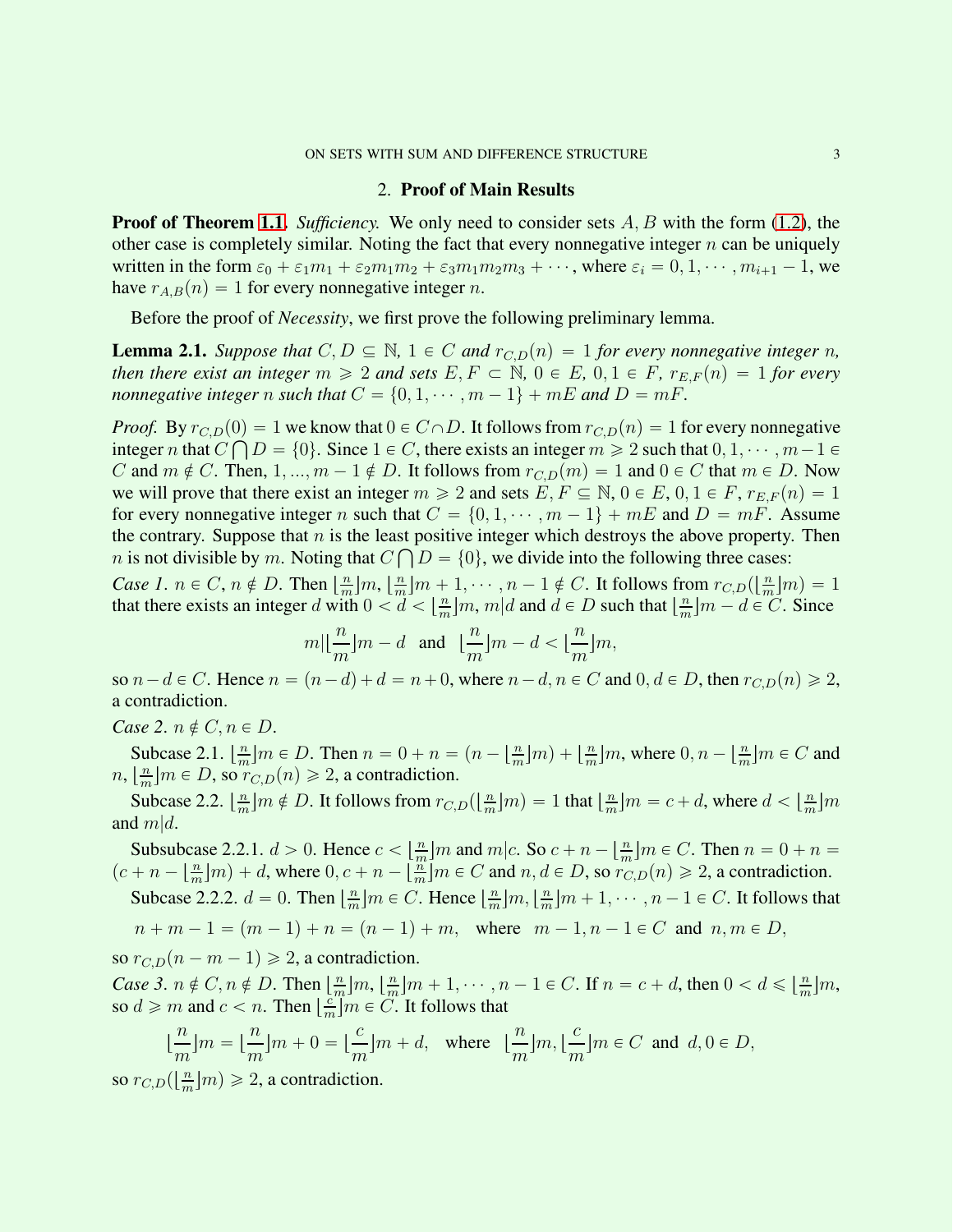By  $C = \{0, 1, \dots, m - 1\} + mE$  and  $D = mF$ , we know that  $C + D = \{0, 1, \dots, m - 1\} + D$  $m(E + F)$ . It follows from  $r_{C,D}(n) = 1$  for every nonnegative integer n that  $r_{E,F}(n) = 1$  for every nonnegative integer n. This completes the proof of Lemma [2.1.](#page-2-0)

We now return to the proof of Theorem [1.1.](#page-1-0)

*Necessity.* By  $r_{A,B}(0) = 1$  we know that  $0 \in A \cap B$ . We may assume that  $1 \in A$ . Now we will take induction on positive integer  $k$  to prove that:

**Proposition.** There exist a sequence  $\{m_1, m_2, \dots, m_{2k}\}$  of positive integers no less than two and sets  $C_k, D_k \subset \mathbb{N}, 0, 1 \in C_k, 0 \in D_k, r_{C_k,D_k}(n) = 1$  for every nonnegative integer n, such that  $A = A_k + m_1 m_2 \dots m_{2k} C_k$  and  $B = B_k + m_1 m_2 \dots m_{2k} D_k$ , where  $A_k$  and  $B_k$  are defined as follows (choose  $m_0 = 1$ , the same in the remaining proof):

<span id="page-3-0"></span>
$$
A_k = \{ \epsilon_0 + \epsilon_2 m_1 m_2 + \dots + \epsilon_{2k-2} m_1 \cdots m_{2k-2}, \epsilon_{2i} = 0, 1, \dots, m_{2i+1} - 1 \},
$$
  
(2.1) 
$$
B_k = \{ \epsilon_1 m_1 + \epsilon_3 m_1 m_2 m_3 + \dots + \epsilon_{2k-1} m_1 \cdots m_{2k-1}, \epsilon_{2i-1} = 0, 1, \dots, m_{2i} - 1 \}.
$$

Firstly we apply Lemma [2.1](#page-2-0) to the set A and B, then we get that there exist an integer  $m_1 \geq 2$ and sets  $C'_1, D'_1 \subseteq \mathbb{N}, 0, 1 \in D'_1, 0 \in C'_1, r_{C'_1, D'_1}(n) = 1$  for every nonnegative integer n and  $B = m_1 D'_1$ ,  $A = \{0, 1, \ldots m_1 - 1\} + m_1 C'_1$ . Again, we apply Lemma [2.1](#page-2-0) to the set  $C'_1$  and  $D'_1$ , then we get that there exist an integer  $m_2 \geq 2$  and sets  $C_1, D_1 \subseteq \mathbb{N}, 0, 1 \in C_1, 0 \in D_1$ ,  $r_{C_1,D_1}(n) = 1$  for every nonnegative integer n and  $C_1' = m_2C_1$ ,  $D_1' = \{0, 1, \ldots m_2 - 1\} + m_2D_1$ . Hence  $A = \{0, 1, \ldots m_1 - 1\} + m_1m_2C_1$ ,  $B = \{0, m_1, \cdots, (m_2 - 1)m_1\} + m_1m_2D_1$ . Namely,  $A = A_1 + m_1 m_2 C_1$  and  $B = B_1 + m_1 m_2 D_1$ ,  $0, 1 \in C_1$ ,  $0 \in D_1$ ,  $r_{C_1,D_1}(n) = 1$  for every nonnegative integer *n*. Proposition holds for  $k = 1$ .

Assume that Proposition holds for some positive integer k, now we consider  $k + 1$ . We apply Lemma [2.1](#page-2-0) to the set  $C_k$  and  $D_k$ , then we get that there exist an integer  $m_{2k+1} \ge 2$  and sets  $C'_{k+1}, D'_{k+1} \subseteq \mathbb{N}, 0, 1 \in D'_{k+1}, 0 \in C'_{k+1}, r_{C'_{k+1}, D'_{k+1}}(n) = 1$  for every nonnegative integer n and  $D_k = m_{2k+1}D'_{k+1}, C_k = \{0, 1, \ldots m_{2k+1} - 1\} + m_{2k+1}C'_{k+1}$ . Again, we apply Lemma [2.1](#page-2-0) to the set  $C'_{k+1}$  and  $D'_{k+1}$ , then we get that there exist an integer  $m_{2k+2} \ge 2$  and sets  $C_{k+1}, D_{k+1} \subseteq \mathbb{N}$ ,  $0, 1 \in C_{k+1}, 0 \in D_{k+1}, r_{C_{k+1},D_{k+1}}(n) = 1$  for every nonnegative integer n and  $C'_{k+1} = m_{2k+2}C_{k+1}$ ,  $D'_{k+1} = \{0, 1, \cdots, m_{2k+2}-1\} + m_{2k+2}D_{k+1}$ . It follows from the induction hypothesis that

$$
A = A_k + m_1 m_2 ... m_{2k} C_k
$$
  
=  $A_k + m_1 m_2 ... m_{2k} (\{0, 1, ... m_{2k+1} - 1\} + m_{2k+1} m_{2k+2} C_{k+1})$   
=  $A_{k+1} + m_1 m_2 ... m_{2k+2} C_{k+1},$   

$$
B = B_k + m_1 m_2 ... m_{2k} D_k
$$
  
=  $B_k + m_1 m_2 ... m_{2k} (\{0, 1, ... , m_{2k+2} - 1\} m_{2k+1} + m_{2k+1} m_{2k+2} D_{k+1})$   
=  $B_{k+1} + m_1 m_2 ... m_{2k+2} D_{k+1},$ 

where  $0, 1 \in C_{k+1}, 0 \in D_{k+1}, r_{C_{k+1},D_{k+1}}(n) = 1$  for every nonnegative integer n. Thus, Proposition holds for  $k + 1$ . As  $k \to \infty$ , [\(1.2\)](#page-1-1) holds. Then *Necessity* follows.

This completes the proof of Theorem [1.1.](#page-1-0)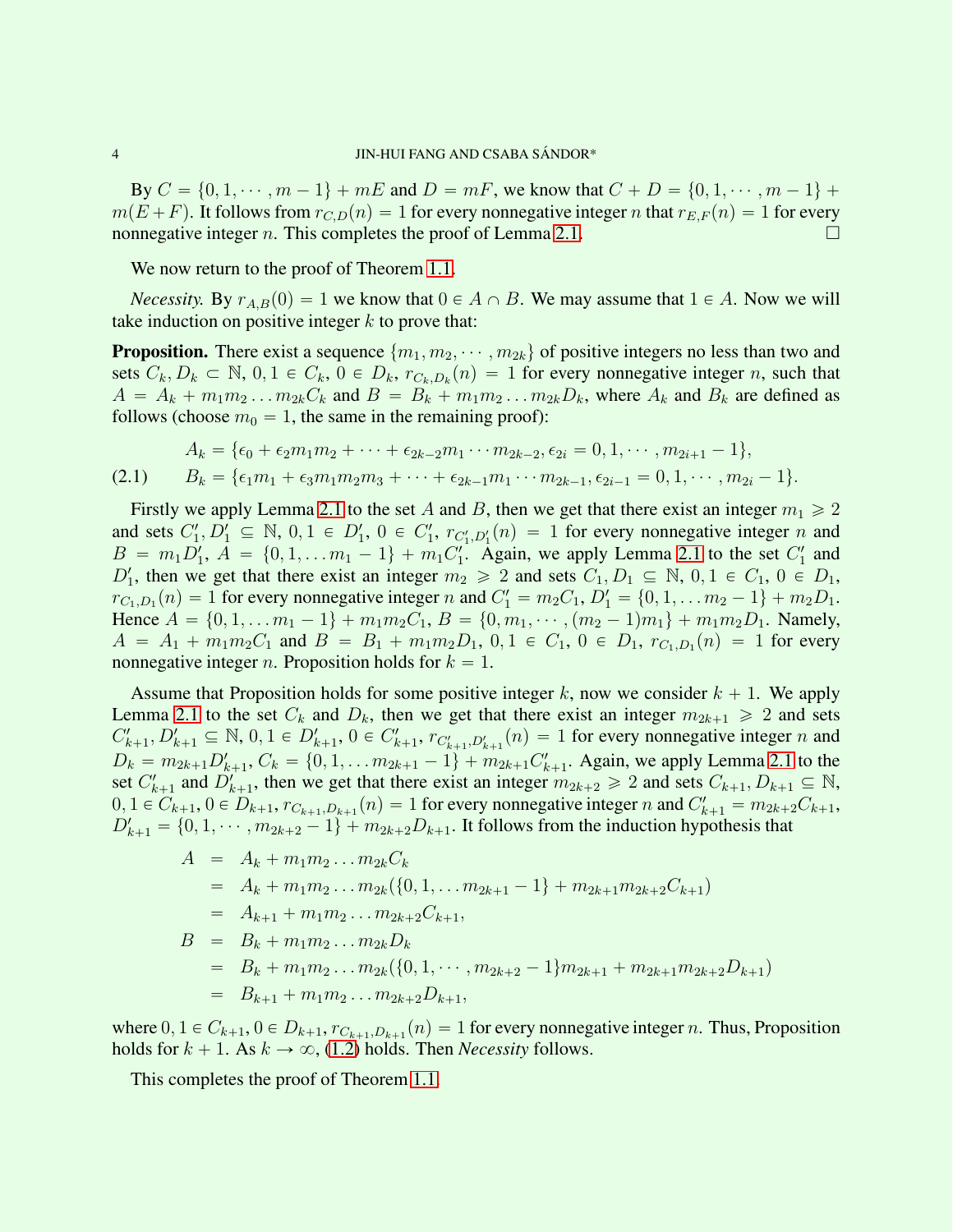**Proof of Theorem [1.3.](#page-1-2)** If  $r_{A,B}(n) = 1$  for every nonnegative integer n, then by Theorem [1.1](#page-1-0) we know that sets  $A, B$  are with the form [\(1.2\)](#page-1-1) (or  $A, B$  interchanged). We only need to consider sets A, B with the form [\(1.2\)](#page-1-1), the other case is completely similar. We will firstly prove that for every positive integer  $k$ , we have

<span id="page-4-0"></span>
$$
A_k - B_k = [-(m_2 - 1)m_1 - (m_4 - 1)m_1m_2m_3 - \cdots - (m_{2k} - 1)m_1m_2 \cdots m_{2k-1},
$$
  
(2.2) 
$$
(m_1 - 1) + (m_3 - 1)m_1m_2 + \cdots + (m_{2k-1} - 1)m_1m_2 \cdots m_{2k-2}],
$$

where the sets  $A_k$ ,  $B_k$  are defined in [\(2.1\)](#page-3-0). Write the right side in [\(2.2\)](#page-4-0) as  $I_k$ .

Clearly,  $A_1 = \{0, 1, \dots, m_1 - 1\}, B_1 = \{0, m_1, \dots, (m_2 - 1)m_1\}.$  Hence  $A_1 - B_1 = I_1.$  [\(2.2\)](#page-4-0) holds for  $k = 1$ . Assume that [\(2.2\)](#page-4-0) holds for some positive integer k, namely,  $A_k - B_k = I_k$ . It follows that

$$
A_{k+1}-B_{k+1}=\bigcup_{i=0}^{m_{2k+1}-1} \bigcup_{j=0}^{m_{2k+2}-1} ((im_1m_2\cdots m_{2k}-jm_1m_2\ldots m_{2k+1})+I_k)=I_{k+1}.
$$

Thus, [\(2.2\)](#page-4-0) holds for  $k + 1$ .

By [\(2.2\)](#page-4-0) and  $|A_k - B_k| \leqslant m_1 m_2 \dots m_{2k} = |I_k|$ , we know that  $d_{A_k, B_k}(n) = 1$  for every  $n \in I_k$ . Noting that

$$
A = \bigcup_{k=1}^{\infty} A_k, \quad B = \bigcup_{k=1}^{\infty} B_k,
$$

as  $k \to \infty$ , we could deduce from [\(2.2\)](#page-4-0) that  $d_{A,B}(n) = 1$  for every integer n. This completes the proof of Theorem [1.3.](#page-1-2)

Before the proof of Theorem [1.5,](#page-1-4) we first introduce the following nice lemma from [[3](#page-5-2), Lemma 2.1].

<span id="page-4-2"></span>**Lemma 2.2.** ([[3](#page-5-2)]) Let  $m_1, m_2, \cdots$  be arbitrary integers no less than two. Then the sets A and B *with the form* [\(1.2\)](#page-1-1) *are infinite additive complements such that*

(2.3) 
$$
\limsup_{x \to \infty} \frac{A(x)B(x)}{x} = \limsup_{x \to \infty} \frac{2}{1 + D_k},
$$

*where*

<span id="page-4-1"></span>
$$
D_k = \frac{1}{m_k} - \frac{1}{m_k m_{k-1}} + \frac{1}{m_k m_{k-1} m_{k-2}} - \dots + (-1)^{k-1} \frac{1}{m_k m_{k-1} \cdots m_1}.
$$

**Proof of Theorem [1.5.](#page-1-4)** If  $r_{AB}(n) = 1$  for every nonnegative integer n, then

$$
\liminf_{x \to \infty} \frac{A(x)B(x)}{x} \ge 1.
$$

We may assume that  $1 \in A$ . It follows from Theorem [1.1](#page-1-0) that A, B are with the form [\(1.2\)](#page-1-1). For  $x_k = m_1 m_2 \cdots m_{2k} - 1$ , we have  $A(x_k) = m_1 m_3 \cdots m_{2k-1}$ ,  $B(x_k) = m_2 m_4 \cdots m_{2k}$  and hence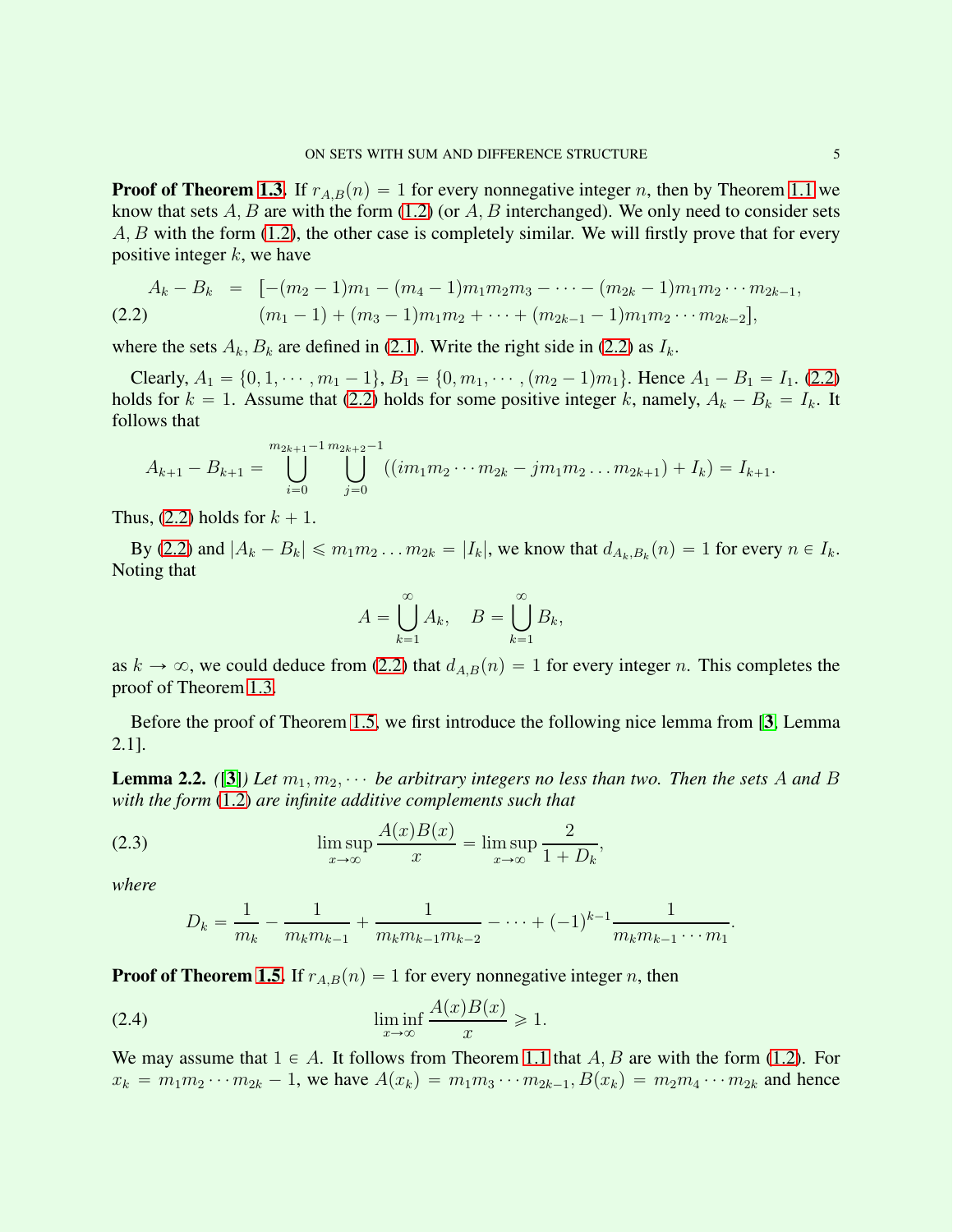$A(x_k)B(x_k) - x_k = 1$ . It follows from [\(2.4\)](#page-4-1) that

$$
\liminf_{x \to \infty} \frac{A(x)B(x)}{x} = 1.
$$

If  $m_k \geq 3$  for infinitely many k, then  $D_k < \frac{1}{m}$  $\frac{1}{m_k} \leqslant \frac{1}{3}$  $\frac{1}{3}$  for infinitely many k. If  $m_k = 2$ for all large k, then  $\lim_{k\to\infty} D_k = \frac{1}{3}$  $\frac{1}{3}$ . In both cases, we have  $\liminf_{k\to\infty} D_k \leq \frac{1}{3}$  $\frac{1}{3}$ . Obviously,  $\liminf_{k\to\infty} D_k \geq 0$ . It follows from Lemma [2.2](#page-4-2) that

$$
\frac{3}{2} \leq \limsup_{x \to \infty} \frac{A(x)B(x)}{x} \leq 2.
$$

Furthermore, the constants  $\frac{3}{2}$  and 2 are best possible by taking  $m_k = 2$  for every k and  $m_k = k$ for every  $k$ , respectively.

This completes the proof of Theorem [1.5.](#page-1-4)

**Proof of Theorem [1.7.](#page-1-5)** By [[2](#page-5-1), Theorem 2], there exist two infinite sets  $A_1 = \{a_1 < a_2 < \cdots \}$  and  $B_1 = \{b_1 < b_2 < \cdots\}$  of nonnegative integers such that  $r_{A,B}(n) \geq 1$  for all large n and

$$
\lim_{x \to +\infty} \frac{A_1(x)B_1(x)}{x} = 1.
$$

For every positive integer  $n$ , let

$$
T_n = \max\{a_{n^4}, b_{n^4}\}\
$$

and

$$
C_n = \bigcup_{k=0}^n \{T_n + (2^{2k-1} + 2 - 2^{k-1}) - (2^k - 2)k\}, \quad D_n = \bigcup_{k=0}^n \{T_n + (2^{2k-1} + 2 - 2^{k-1}) - (2^k - 1)k\}.
$$

Take

$$
A = A_1 \bigcup \bigcup_{n=1}^{\infty} C_n \text{ and } B = B_1 \bigcup \bigcup_{n=1}^{\infty} D_n.
$$

It follows from the construction of A, B that for any given nonnegative integer c, we have  $d_{A,B}(n) =$  $c$  for infinitely many positive integers  $n$ . Furthermore,

$$
A_1(x) \le A(x) \le A_1(x) + \sqrt{A_1(x)}
$$
 and  $B_1(x) \le B(x) \le B_1(x) + \sqrt{B_1(x)}$ .

Thus,  $A, B$  are infinite additive complements and  $(1.3)$  holds. This completes the proof of Theorem [1.7.](#page-1-5)

## **REFERENCES**

- <span id="page-5-0"></span>[1] L. Danzer, Über eine Frage von G. Hanani aus der additiven Zahlentheorie, J. Reine Angew. Math. 214/215 (1964), 392-394.
- <span id="page-5-1"></span>[2] S.Z. Kiss, C. S´andor, On a problem of Chen and Fang related to infinite additive complements, Acta Arith. 200 (2021), 213-220.
- <span id="page-5-2"></span>[3] F.Y. Ma, A note on additive complements, [arXiv:2205.04128.](http://arxiv.org/abs/2205.04128)